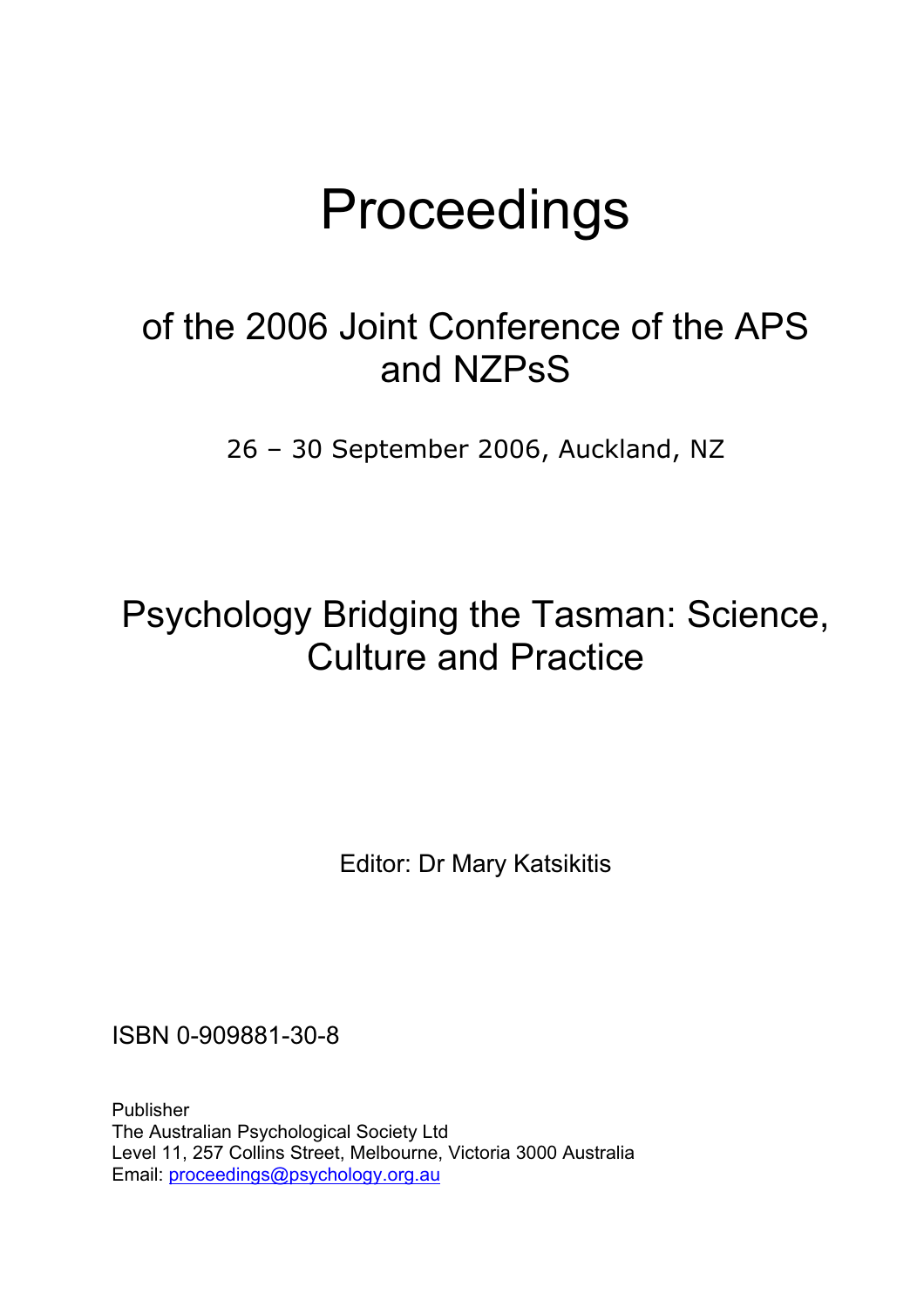## **Editor's Note and Acknowledgements**

I am very pleased to present the Proceedings of the 2006 Joint Conference of the Australian Psychological Society (APS) and the New Zealand Psychological Society (NZPsS), 26 – 30 September 2006.

Thank you to all contributors for submitting excellent papers, bridging the Tasman, and across the broad discipline of psychology.

I would also like to take this opportunity to thank the reviewers from the APS Division of Research and Teaching (DRAT), and from the membership of the NZPsS. All papers were subject to an independent blind, peer review process.

The Proceedings will be published in 2006 and be available at the Joint Conference of the APS and NZPsS in Auckland.

Special thanks to Jo Howard and Zena Roslan, who assisted in all aspects of this process, including providing advice for the authors on formatting and editing of their papers, and keeping us all to the tight deadlines necessary in an endeavour such as this.

Henrichs

**Dr Mary Katsikitis Manager, Science and Education, Australian Psychological Society**

APS Division of Research and Teaching (DRAT) and NZPsS reviewers:

Majella Albion Heather Gridley Jane Prochnow Damian Birney **Irina Harris** Stephen Provost Neville Blampied **Peter Langford** John Reece Josephine Bowler **Tony Machin David Shum** Elizabeth Buikstra David Mallard Fiona Spencer Sue Burney **Marita McCabe** Jacqui Stanford Nicholas Burns Gail Moloney Diane Szarkowicz Rachael Collie **Barbara Mullen** Peter Terry Peter Creed **Ray Nairn** Pat Thomas Dawn Darlaston-Jones Dan Navarro Trang Thomas Graham Davidson Reg Nixon Tony Thompson Paul Delfabbro **Nancy Pachana** Patsy Tremayne Kerrie Dennis **Helen Paterson** Graham Tyson Terence Edwards **Jeff Patrick** Colin White Gerard Fogarty **Sarah Phillips** Tim Williams Victoria Follette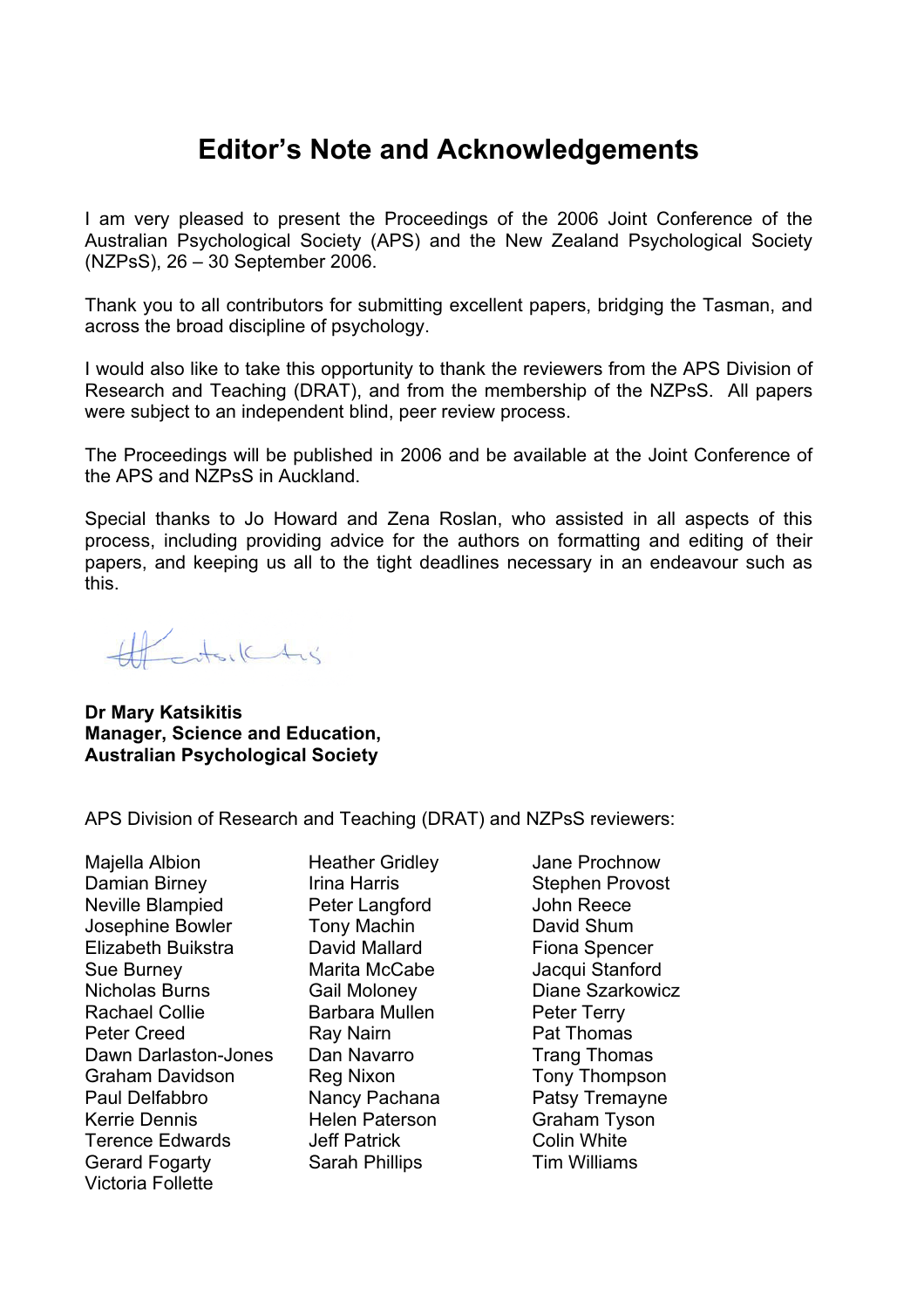| <b>Musculoskeletal Symptoms: The Roles of Computer Usage and Work Stress</b>                                                                        |
|-----------------------------------------------------------------------------------------------------------------------------------------------------|
| Reliability and Validity of the Thinking Styles Inventory: Evidence from United<br><b>Arab Emirates</b><br>. 6                                      |
| Predictors of Cynicism Toward Change in the Public Sector: Information about<br><b>Change, Involvement in Change and Trust in Senior Management</b> |
| <b>Pre-Treatment Attrition for Problem Gambling</b>                                                                                                 |
| Psychological Burnout and Engagement of Correctional Staff                                                                                          |
| <b>Communication Styles and Therapy: A Preliminary Investigation of the Effect of</b><br><b>Clinical Status and Occupation</b>                      |
| Integrated Therapy: Adding Theory to Empiricism from Practice-based Evidence                                                                        |
| Sex Differences in Stigma: The Mediating Roles of Social Dominance Orientation<br>and Gender Role                                                   |
| Developing a Teaching Portfolio to Showcase your Teaching Ability                                                                                   |
| Examining the Factors that Predict use of Internet Communication Technology<br><b>Tools by First Year Psychology Students</b>                       |
| Coping with Chemotherapy: The Experience of Toxicity in Women Undergoing<br><b>Treatment for Early Breast Cancer</b>                                |
| <b>Children's Fears Post September 11</b>                                                                                                           |
| An Exploration of Depression, Attachment Style and Relationship Satisfaction<br>for Australian Couples Entering Relationship Counselling            |
| <b>Understanding of Real and Apparent Emotions by Australian Children</b>                                                                           |
| The Association between Fatigue and ANS Sympathetic Arousal                                                                                         |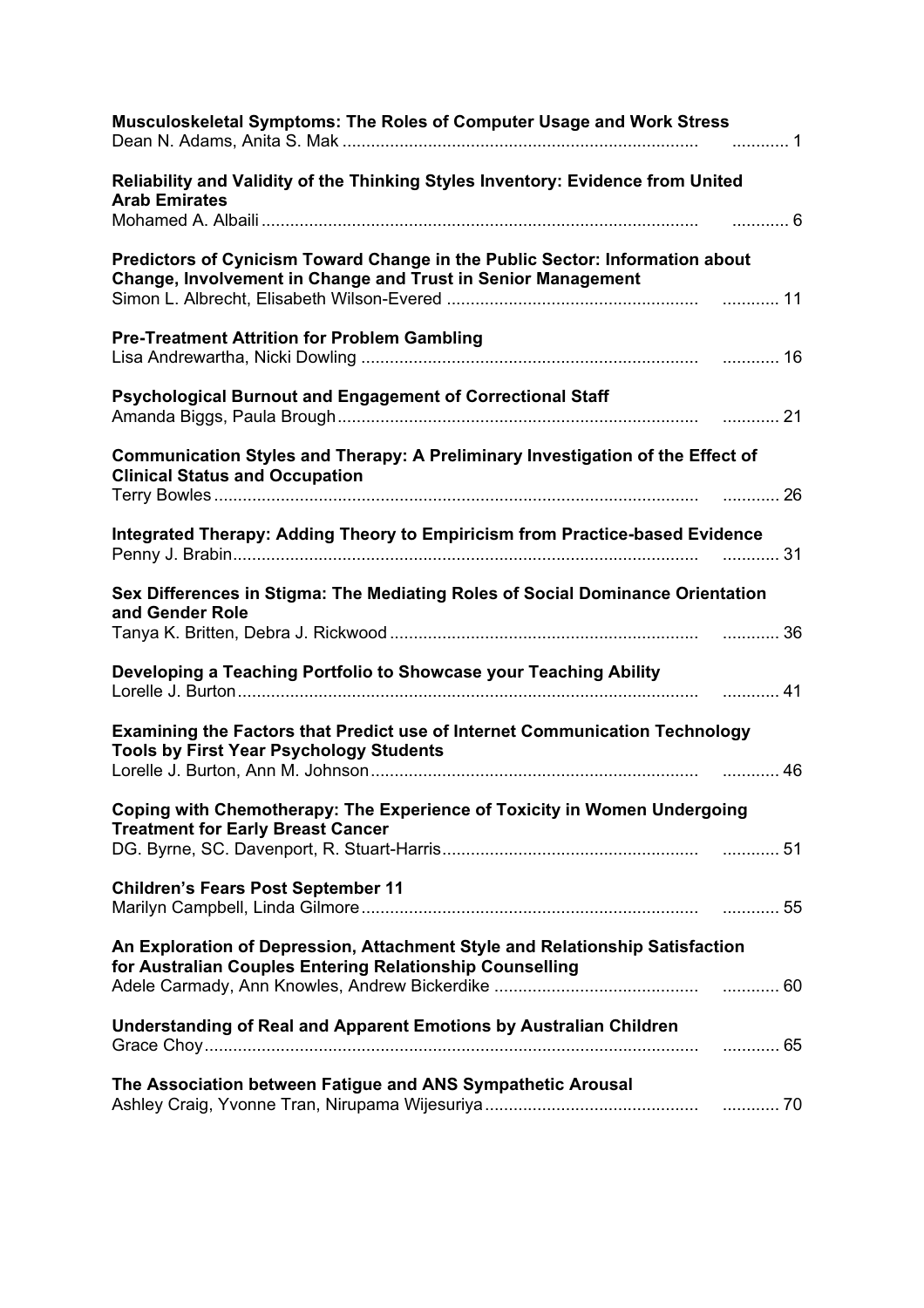| Reducing Stigma and Improving Mental Health Literacy through School-based<br><b>Mental Illness Education</b>                                   |  |
|------------------------------------------------------------------------------------------------------------------------------------------------|--|
|                                                                                                                                                |  |
| An Experimental Test of Rebus Puzzles as Insight Problems                                                                                      |  |
| Detection of Depression among Older Persons: The Role of Care Staff<br>Tanya E. Davison, Marita P. McCabe, David Mellor, Kuruvilla George  85  |  |
| Risk Factors for Burnout and Compassion Fatigue in Trauma Therapists                                                                           |  |
| <b>Cognitive Strategies in Survival Estimation for Terminally III Cancer Patients</b>                                                          |  |
| Examining the Relationship between Children's Language Ability and<br>Performance on the Rey Auditory Verbal Learning Test (RAVLT)             |  |
| <b>CBT Intervention for Jobseekers with Depression and Anxiety</b>                                                                             |  |
| <b>Mixed Messages in Children's Favourite Television Programs</b>                                                                              |  |
| Financial Literacy: A Psychologist's Perspective on an Emerging Societal<br><b>Problem in Australia</b>                                        |  |
| <b>Psychometric Evaluation of Goal Orientation Measures in Sport</b>                                                                           |  |
| Incidence of Injury, Psychological Correlates, and Injury Prevention Strategies                                                                |  |
| for Elite Sport                                                                                                                                |  |
| The Impact of Cultural Similarity and Level of Acquaintance on Personality                                                                     |  |
| "You're not leaving the table until you're finished": Problem Eating Behaviours<br>and Mother-Child Conflict during Early and Middle Childhood |  |
| Exploring Gender Differences in New Zealand: Employee Attitudes towards<br><b>Work-family Practices and Use of Work-family Practices</b>       |  |
| A Model for the Evaluation of a Health Complaints Service                                                                                      |  |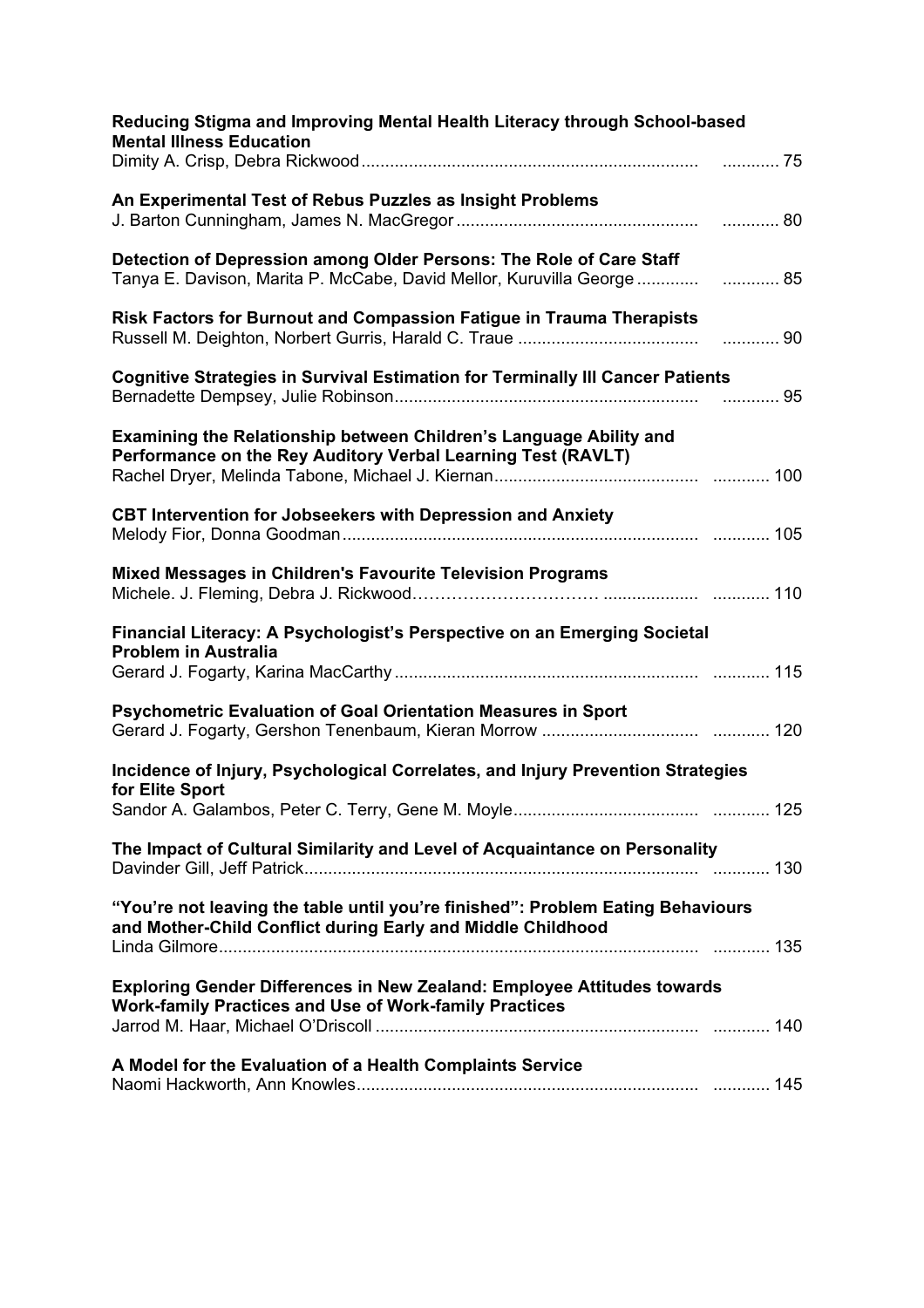| <b>Qualitative Methods: A Realist Perspective</b>                                                                                                  |
|----------------------------------------------------------------------------------------------------------------------------------------------------|
| <b>Sharing Medical Information: Contrasting Perspectives of Health Professionals</b><br>and Patients                                               |
| Jocelyn Handy, Richard Whiddett, Inga Hunter, Judith Engelbrecht  155                                                                              |
| Self-Objectification and Mental Health Problems in Adolescence: Effects of<br><b>Pubertal Status and Gender Role Orientation</b>                   |
| The Psychological Effects of a Parental Traumatic Brain Injury on an Adolescent<br><b>Offspring: A Phenomenological Investigation</b>              |
| Can They Walk Both Ways? The Psychological Adaptation of Second-generation<br>Lebanese-Australian Youth                                            |
| An Intergenerational Examination of Male Gender Role Conflict and Psychological<br><b>Distress</b>                                                 |
| <b>Extrafamilial Child Abuse: An Analysis of Briefs of Evidence to Investigate</b><br>Relationships between Perpetrator and Victim Characteristics |
| <b>Perceiving and Interpreting Weather Charts</b>                                                                                                  |
| Meaning in Life and Sense of Coherence as Predictors of Coping in Young<br><b>Adulthood</b>                                                        |
|                                                                                                                                                    |
| <b>Relaxation Applied to Recovery From Training: Implications for Preventing</b><br>Overtraining                                                   |
| <b>Reflections on Smoke Breaks: A Case for Positive Addiction</b>                                                                                  |
| Developing a Structural Equation Model of Organisational Performance and<br><b>Employee Engagement</b>                                             |
| What Champions Think: Optimal Attentional Strategies for 2000m Rowing                                                                              |
| What Happens When Clinical Supervision Harms or Goes Badly?                                                                                        |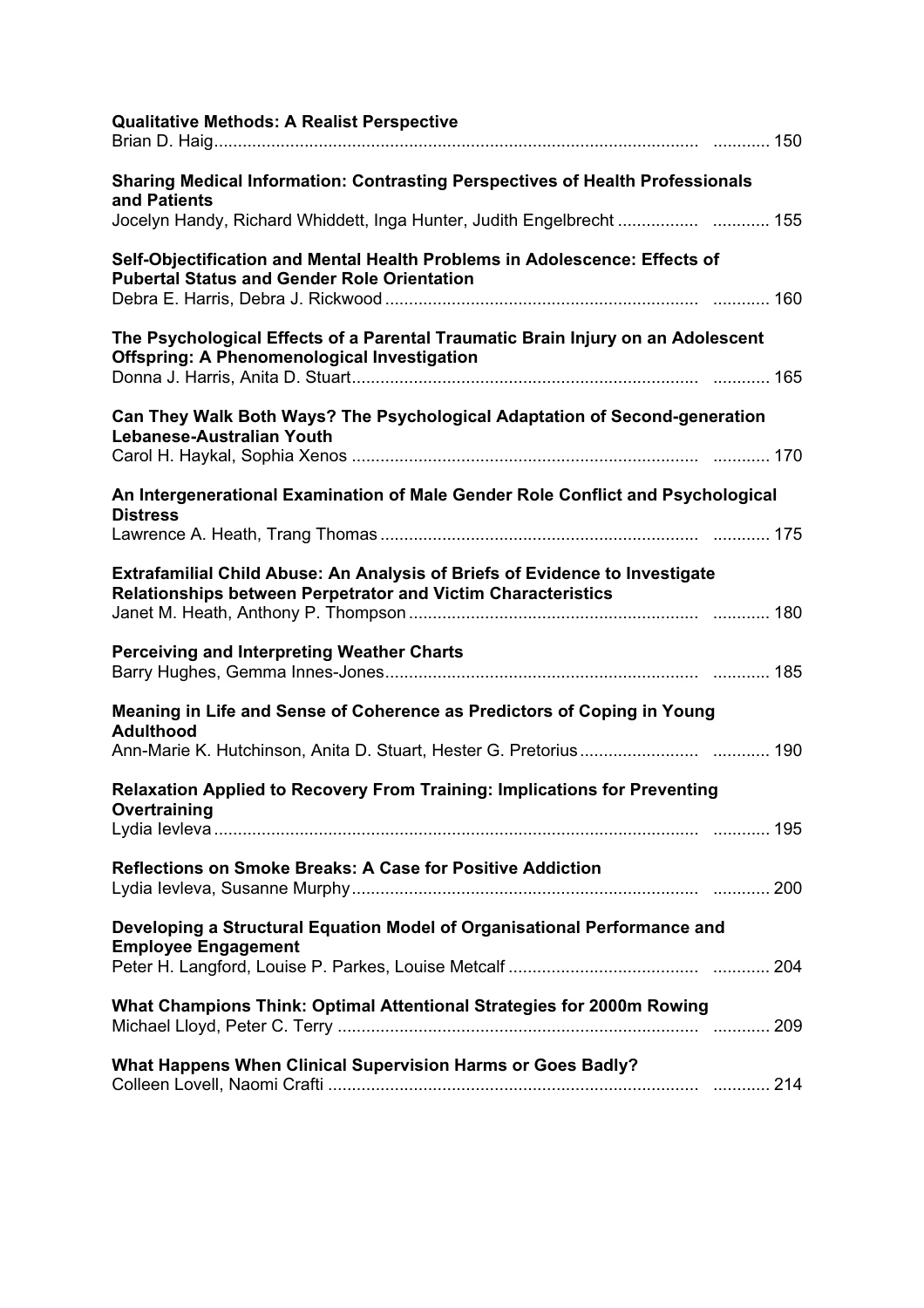| Determinants of Job Satisfaction: Demands, Control, Sources of Support and<br><b>Negative Affectivity</b>                                                                                                        |
|------------------------------------------------------------------------------------------------------------------------------------------------------------------------------------------------------------------|
| Maintaining Morale in Health Care Workers: The Role of Leadership and Team<br><b>Processes</b>                                                                                                                   |
| Is there Concurrent Validity between Assessments made by Correctional Officers<br>utilising the Level of Service Inventory-Revised and Self-Assessments made<br>by Offenders?                                    |
| Going Out and 'Getting Pissed': Understanding Young Adults' Binge Drinking<br><b>Behaviour</b>                                                                                                                   |
| The Resources on which Mediators Rely: Initial Findings of a Study Involving<br><b>Australian Mediators</b>                                                                                                      |
| Construction of Identity by Russian-speaking Immigrants in New Zealand                                                                                                                                           |
| The Influence of Age, Gender and Context on Moral Reasoning; Judgments and<br><b>Justifications about Abortion</b>                                                                                               |
| Early Detection and Treatment of Depression in Adults with Mild/Moderate<br><b>Intellectual Disability</b>                                                                                                       |
| Do Antidepressants have an Impact on the Course of Inflammatory Bowel<br>Disease: South Australian Gastroenterologists' Perspectives<br>Antonina A. Mikocka-Walus, Deborah A. Turnbull, Nicole T. Moulding, Jane |
| Teaching Cross-Cultural and Indigenous Issues in an Australian Regional<br><b>University</b>                                                                                                                     |
| The Relationship between Social Anxiety and Alcohol use in Remand Prisoners                                                                                                                                      |
| Men Like their Workplace Friends  but Women Need theirs: Gender Differences<br>in the Relationship between Workplace Friendships and Organisational Outcomes                                                     |
| <b>Treating Depression: Toward an Indigenous Psychotherapy</b>                                                                                                                                                   |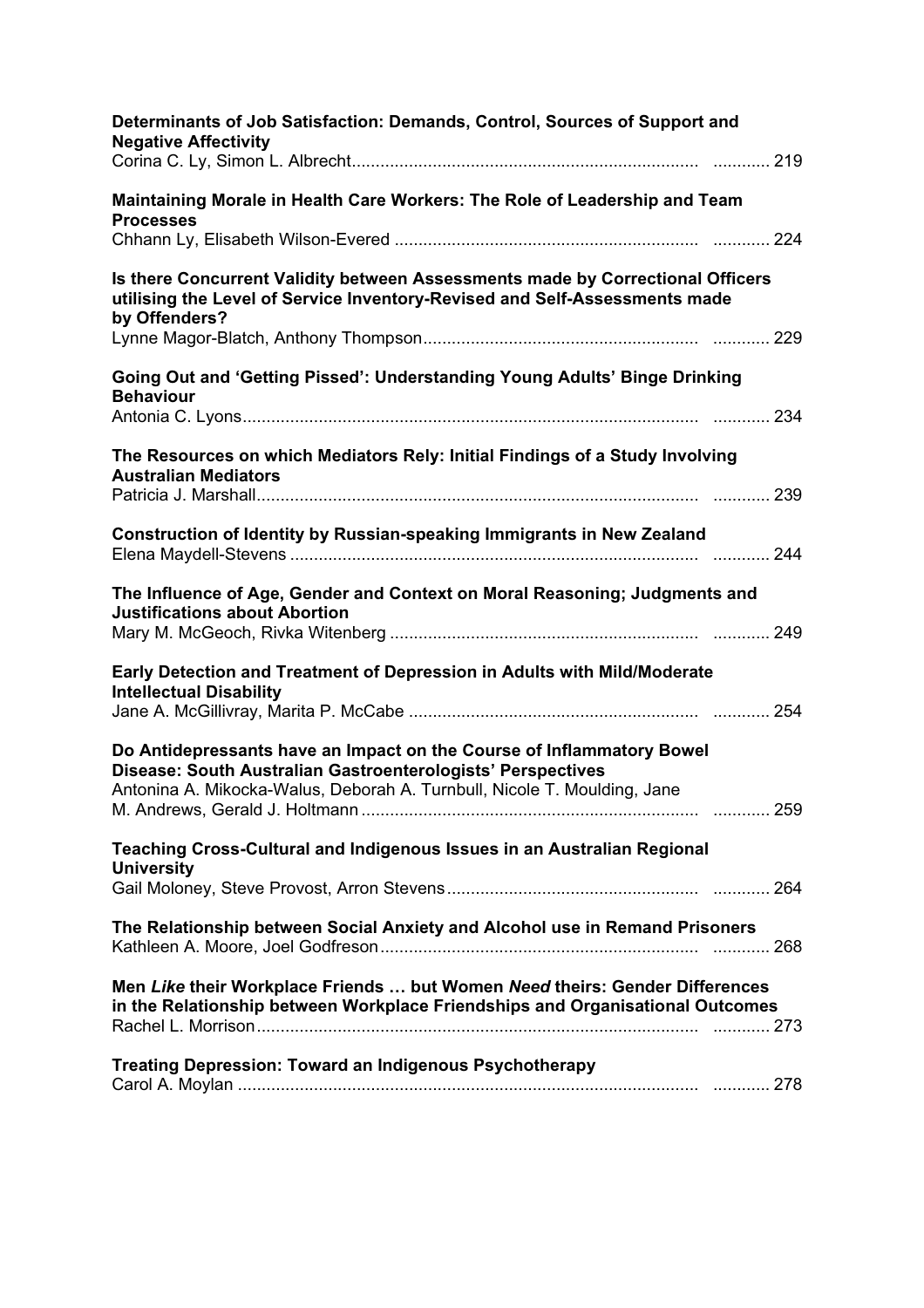| <b>Effects of Refugee Camp Experiences and Arrival Age on Psychological</b><br><b>Functioning in Young Refugees and Migrants</b> |  |
|----------------------------------------------------------------------------------------------------------------------------------|--|
| Family Functioning and its Relationship to Child Resilience Status in Preschool<br><b>Children</b>                               |  |
|                                                                                                                                  |  |
| At Home and Lonely?                                                                                                              |  |
| <b>Supervision Training: Process and Issues</b><br>Analise O'Donovan, Roger Dooley, David Kavanagh, Lynda Melville 297           |  |
| The N=1 Design: A Practical Evaluative Approach in Private Practice                                                              |  |
| The Gaze that Controls: Parenting in a Risk Society                                                                              |  |
| Young People with an Intellectual Disability: Risk and Resilience                                                                |  |
| <b>Safer Sex: Condom Attitudes, Trust and Communication</b>                                                                      |  |
| <b>Illegal Immigrants: Contributors or Problems to Society?</b>                                                                  |  |
| An Evaluation of Expectancy Bias in Interoceptive Accuracy Research                                                              |  |
| Awareness of Stress-Reduction Interventions on Organizational Attitudes in                                                       |  |
| <b>Staff at an Australian University</b>                                                                                         |  |
| Addiction in the Border Regions of Badakhshan, Afghanistan: Range, Trajectory                                                    |  |
| and Impacts                                                                                                                      |  |
| Siblings of Children with a Chronic Illness or Disability: The Role of the Family                                                |  |
| Age Matters: The Effect of Job Applicant Age on Hiring Decisions                                                                 |  |
| Psychology and Anti-Racism: Understanding the Melancholic White Subject                                                          |  |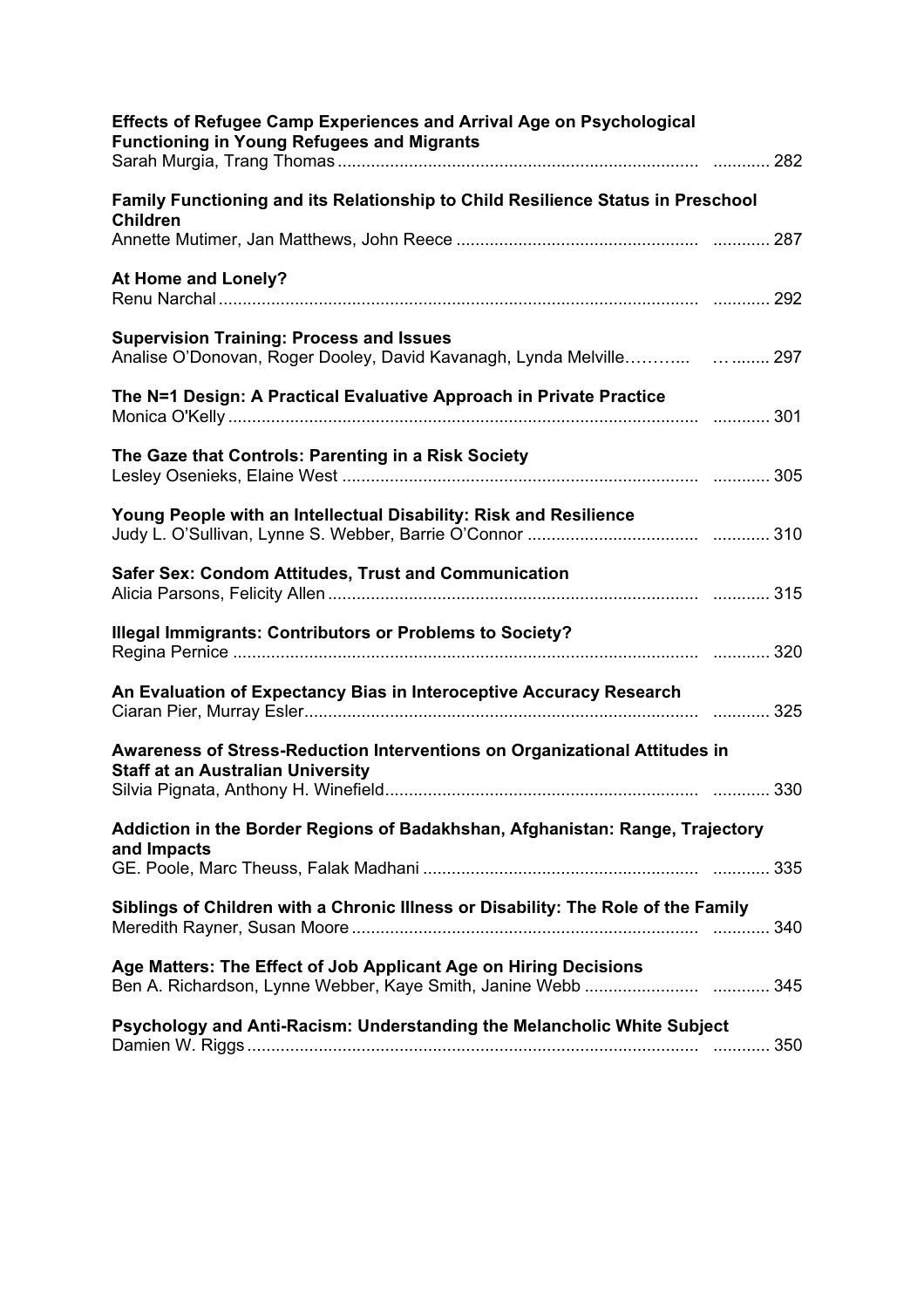| When 'Inner Working Models' Don't Work: Attachment Styles, Teacher Aggression<br>and Research Taboos                                                          |  |  |
|---------------------------------------------------------------------------------------------------------------------------------------------------------------|--|--|
|                                                                                                                                                               |  |  |
| Self-reported and Teacher-reported Emotional and Behavioural Problems in Newly<br><b>Resettled Adolescent Refugees</b>                                        |  |  |
|                                                                                                                                                               |  |  |
| Are Adolescents with Bipolar Disorder Impaired in their Psychosocial<br><b>Functioning?</b>                                                                   |  |  |
| Formal Monitoring of Therapeutic Progress and Outcomes: A Qualitative Study of<br><b>ACC Sensitive Claims Practitioners' Views of Therapeutic Measurement</b> |  |  |
| Juanita Ryan, Andrea Hodgetts, John Fitzgerald, Jan Brassington370                                                                                            |  |  |
| Head and Heart: A Model for the Integration of Empirical and Intuitive Approaches<br>to Therapy                                                               |  |  |
|                                                                                                                                                               |  |  |
| Low-Level Luminance Mechanisms and the Two-Stage Perception of Biological                                                                                     |  |  |
| <b>Motion</b>                                                                                                                                                 |  |  |
|                                                                                                                                                               |  |  |
| Predicting Internalizing Symptoms in Children with ADHD in US and NZ Clinical<br><b>Samples</b>                                                               |  |  |
|                                                                                                                                                               |  |  |
| Social Support and Coping in Relation to Stress, Anxiety, and Depression in<br><b>Retirees</b>                                                                |  |  |
|                                                                                                                                                               |  |  |
| The Potential Conflict between Religiosity and Sexual Orientation Impacting on<br>Gay Men: A Better Understanding through the Resilience Framework            |  |  |
|                                                                                                                                                               |  |  |
| Bullying Behaviour, Empathy and Social Cognition: Cool Manipulators or Social<br><b>Misfits?</b>                                                              |  |  |
|                                                                                                                                                               |  |  |
| <b>Addressing Disasters: From Preparedness to Coping</b>                                                                                                      |  |  |
| Success Orientation, Coaching Behaviour, and Player Outcomes in Junior<br><b>Tennis</b>                                                                       |  |  |
|                                                                                                                                                               |  |  |
| Psychophysical Effects of Music in Sport and Exercise: An Update on Theory,<br><b>Research and Application</b>                                                |  |  |
|                                                                                                                                                               |  |  |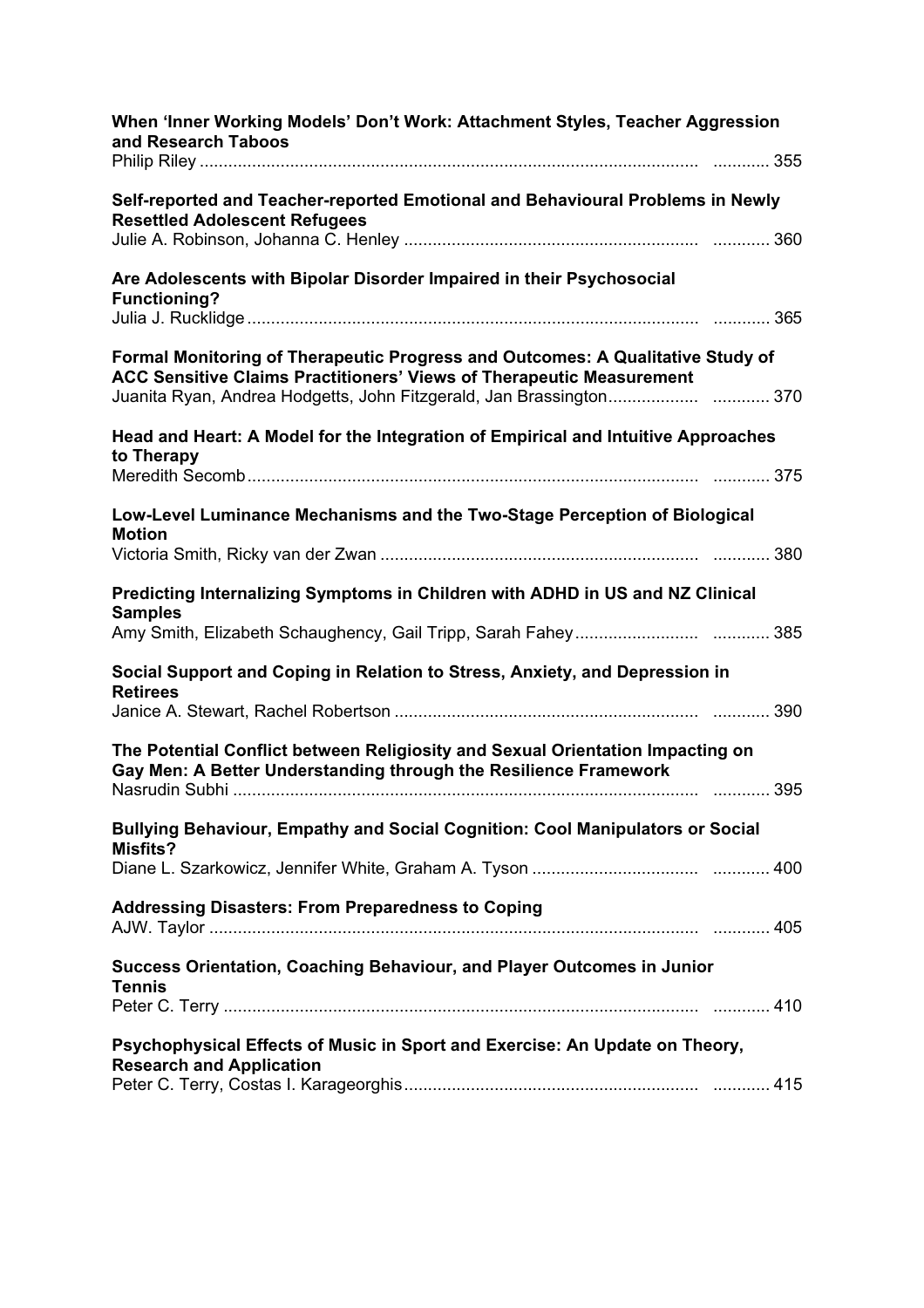| Use and Perceived Effectiveness of Pre-competition Mood Regulation Strategies<br><b>Among Athletes</b>                                         |
|------------------------------------------------------------------------------------------------------------------------------------------------|
| Peter C. Terry, Sarah L. Dinsdale, Costas I. Karageorghis, Andrew M. Lane   420                                                                |
| The Effects of Attention on Accuracy in Golf Putting                                                                                           |
| <b>Exploring Resilience: A Comparison of Aboriginal and non-Indigenous Australian</b><br>adolescents                                           |
| Influence of Cultural Background and Cognitive Distortions on the Gambling<br><b>Behaviour of International Students</b>                       |
| Work family Conflict as a Predictor of Turnover Intent in Male and Female Police<br><b>Officers</b>                                            |
| Do We Need to Worry about Subgroup Differences in Juvenile Offender Risk-need<br>Assessment?                                                   |
| The Effectiveness of Health Psychology Interventions: What We Do and Don't<br><b>Know</b>                                                      |
| <b>Brain Activity Associated with Personality</b>                                                                                              |
| <b>Resilient Victims of Bullying: Psychosocial Correlates of Positive Outcomes</b>                                                             |
| Challenging Physiognomy: Questioning the Idea that Facial Characteristics are<br><b>Indicative of Personality</b>                              |
| Decolonisation of Indigenous People - Using a Loss and Grief Model                                                                             |
| Health and Wellbeing of People with an Intellectual Disability: Perspectives of<br><b>Staff and Residents</b>                                  |
| Age, Work Ability and Plans to Leave Work                                                                                                      |
| Evaluation of the Enhancing Relationships in School Communities Program<br>Eleanor H. Wertheim, Elizabeth Freeman, Margot Trinder, Ann Sanson, |